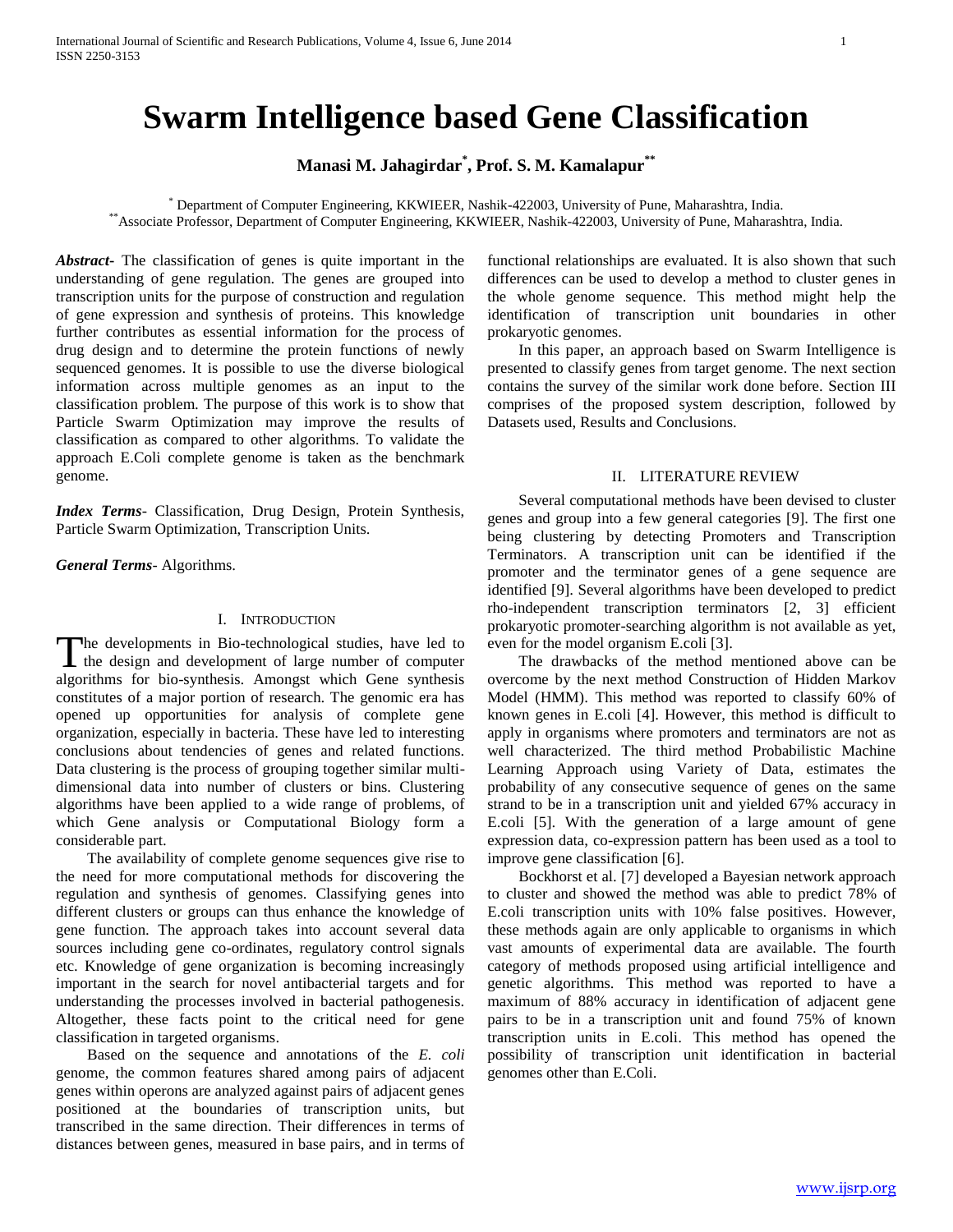## III. DOMAIN CONCEPTS

## **Transcription Units**

 Transcription units are genetic regulatory system found in the organisms in which genes for functionally related proteins is clustered along a DNA. This feature allows protein synthesis to be controlled and coordinated in response to the needs of the cell. By generating proteins only as and when required, operons allows the cells to conserve energy. The part of the chromosome containing genes under consideration can be categorized into two regions: one that includes structural genes (i.e. genes that code for protein structure) and other is the regulatory region. This overall unit is known as an operon.

 The gene pairs can be categorized as (i) WO (Within Operon) pair and (ii) TUB(Transcription Unit Border) pair. Adjacent genes that fall into the same transcription unit can be termed as WO gene pair. Whereas, the gene pair that lies at the borders of the transcription units are termed as TUB pairs.



**Figure 1. WO and TUB gene Pairs**

## **Features for Gene Classification**

 Five properties were originally considered for the prediction of operons: (i) the intergenic distance, (ii) the metabolic pathway, (iii) the COG gene function, (iv) the operon length.

 However, the gene length ratio and the operon length are not as suitable for operon prediction as the other three features. Thus the intergenic distance, the metabolic pathway, and the COG gene function are generally selected to predict operons. The intergenic distance property not only plays an important role in the initial step, but also yields good prediction results [20]. This property can be used to universally predict operons in bacterial genomes with a completed chromosomal sequence.

## *Intergenic Distance:*

 This property is defined as the distance (in bp i.e. base pairs) between two ORF's (Open Reading Frames). A drawback with intergenic distance is the fact that every species has different spacing. Also, some highly expressed operons are exceptions to this rule, which can also lead to correct identification of transcription units.  $Distance = Gene_2_start-(Gene_1_end+1)$  (1)

## *Functional Relationship:*

 Operon contains genes that are often functionally related. The Clusters of Orthologous Groups (COG) and Metabolic Pathway are the most representative of the functional relationship category. The proteins that are produced are often present in the same pathway, or are a part of the same complex. Improved clustering is expected when incorporating this knowledge into the process.

### *Transcription Unit Length:*

 The length of a transcription unit is given by the number of genes within that unit. If it contains of just one single gene, then it is known as a singleton unit.

## IV. IMPLEMENTATION DETAILS

## **4.1 Calculation of Pair Score**

 The properties used in this study are the intergenic distance, the metabolic pathway, and the COG gene function. The fitness values of the three properties are calculated based on the loglikelihood method as shown below.

## *Intergenic distance:*

As shown, the equation given below is used to calculate the pairscore of intergenic distance [20].

$$
LLProperty(genei, genej) = \ln\left(\frac{\frac{1000 \times 1000}{1000}}{\frac{1000}{1000}}\right) \tag{2}
$$

 Where, *NWO*(*property*) and *NTUB*(*property*) correspond to the number of WO and TUB pairs in the interval distance (10, 20, 30…). *TNWO* and *TNTUB* are the total pair numbers within WO and TUB, respectively.

#### *Metabolic pathways:*

 The pathway pair-score is only taken into account when the two adjacent genes have the same pathway. Equation mentioned above is used to calculate the pathway pair-score.

#### *COG gene function:*

 Equation mentioned above along with the following equation are used to calculate the COG pair-score [1].

$$
LLCOGd(genei, genej) = \ln\left(\frac{1 - \frac{Nwo(COG)}{TNWD} \times 1000}{1 - \frac{NTUB(COG)}{TNTDB}}\right)
$$
(3)

where  $LL_{COGd}$  (*gene<sub>i</sub>*, *gene<sub>j</sub>*) represents the pair-score of adjacent genes with a different COG gene function.

# **Fitness Calculation**

*Calculation of operon fitness value*

 While the pair-scores of each particle are calculated based on the metabolic pathway and the COG function, the fitness value of the operon in BPSO is calculated by multiplying the pair-score average with the gene number in the same operon.

## *Calculation of particle fitness value*

 Finally, the fitness value of a particle is calculated as the sum of the fitness values from all putative operons in the particle.

## **Particle Updating**

 Each particle is updated through an individual best (*pbesti*), a global best (*gbest*) value, as well as other parameters. The pbesti value represents the position of the *i*<sup>th</sup> particle with the highest fitness value at a given iteration, and *gbest* represents the best position of all *pbest* particles.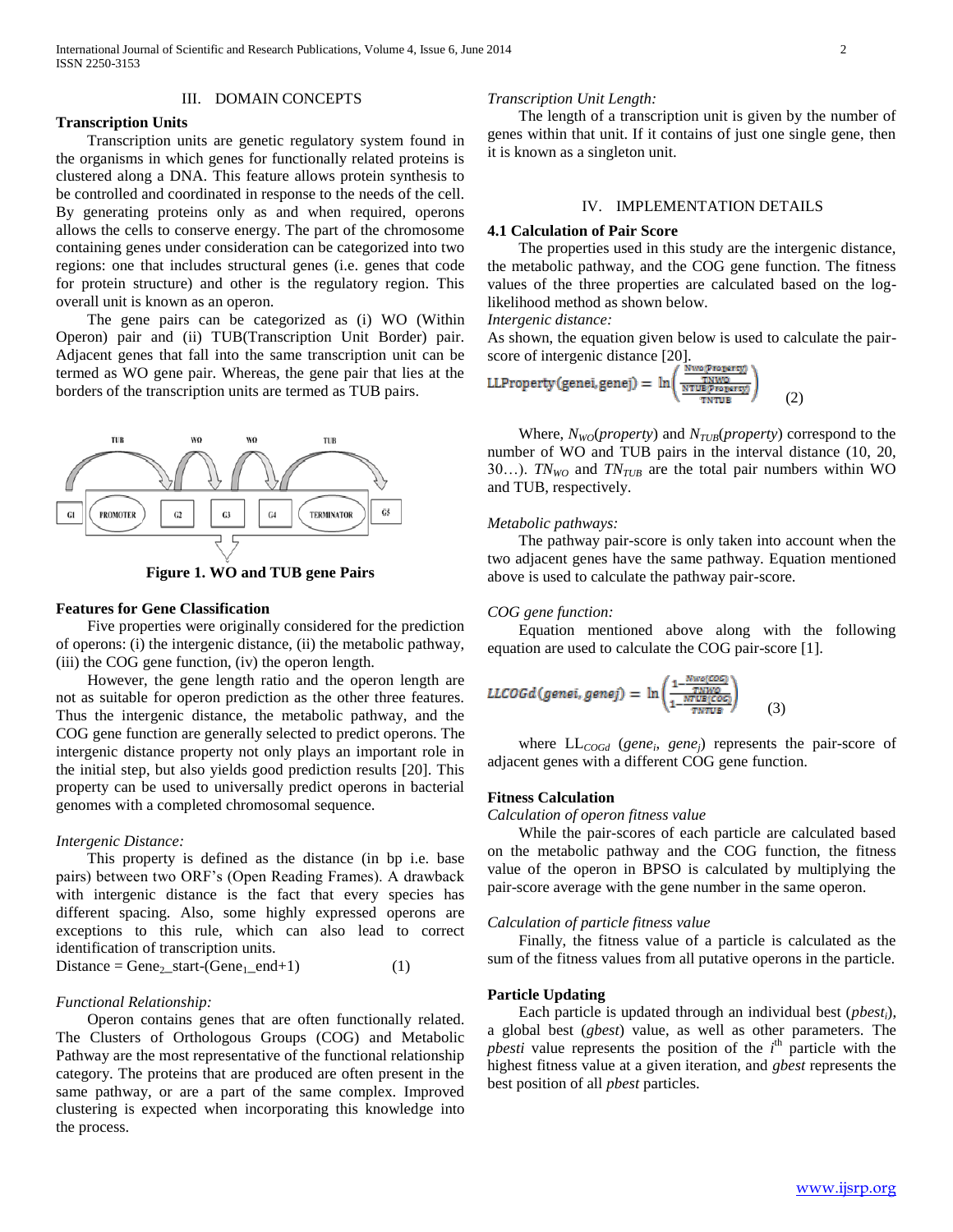

**Figure 2: Block Diagram**

#### V. PARTICLE SWARM OPTIMIZATION

 Particle swarm optimization (PSO) is a population-based stochastic optimization technique developed by Kennedy and Eberhart in 1995 [4]. PSO has been developed through simulation of the social behavior of organisms, such as the social behavior observed of birds in a flock or fish in a school.

 It describes an automatically evolving system. In PSO, each single solution is known as particle in the search space. Each particle uses their memory and knowledge gained by the swarm as a whole to find the optimal solution. The fitness value of each particle is evaluated by an optimized fitness function, and the particle velocity directs the movement of the particles.

 Each particle adjusts its position according to its own experience during movement. In addition, each particle also searches for the optimal solution in a search space based on the experience of a neighboring particle, thus making use of the best position encountered by itself and its neighbor.

 The entire process is reiterated a predefined number of times or until a minimum error is achieved. PSO has been successfully employed to many application areas; it obtains better results quickly and has a lower cost compared to other methods. However, PSO is not suitable for optimization problems in a discrete feature space. Hence, Kenney and Eberhart developed binary PSO (BPSO) to overcome this problem [20].

The basic elements of PSO are briefly introduced below:

 (i) *Population:* A swarm (population) consists of N particles.

 (ii) *Particle position, xi:* Each candidate solution can be represented by a D-dimensional vector; the  $i<sup>th</sup>$  particle can be described as  $x_i = (x_{i1}, x_{i2}, \dots, x_{iD})$ , where  $x_{iD}$  is the position of the i<sup>th</sup> particle with respect to the D<sup>th</sup> dimension.

(iii) *Particle velocity,*  $v_i$ : The velocity of the ith particle is represented by  $v_i = (v_{i1}, v_{i2}, \dots, v_{iD})$ , where  $v_{iD}$  is the velocity of the i<sup>th</sup> particle with respect to the  $\overline{D}^{th}$  dimension. In addition, the velocity of a particle is limited within  $[V_{min}, V_{max}]^D$ .

 (iv) *Inertia weight, w:* The inertia weight is used to control the impact of the previous velocity of a particle on the current velocity.

(v) *Individual best, pbest<sub>i</sub>*: pbest<sub>i</sub> is the position of the i<sup>th</sup> particle with the highest fitness value at a given iteration.

 (vi) *Global best, gbest:* The best position of all pbest particles is called global best.

 (vii) *Stopping criteria:* The process is stopped after the maximum allowed number of iterations is reached.

 In the PSO algorithm, each particle represents a candidate solution to the problem, and a swarm consists of N particles moving around a D-dimension search space until the computational limitations are reached.

## VI. RESULTS AND DISCUSSION

#### **Data set Preparation**

 The entire microbial genome data were downloaded from the GenBank database [\(http://www.ncbi.nlm.nih.gov/\)](http://www.ncbi.nlm.nih.gov/). The related genomic information contains the gene name, the gene ID, the position, the strand, and the product. The experimental operon data set of the E. coli genome was obtained from RegulonDB [\(http://regulondb.ccg.unam.mx/\)](http://regulondb.ccg.unam.mx/) [1], which contains highly reliable data of validated experimental operons of the E. coli genome. The metabolic pathway and COG data of the genomes were obtained from KEGG (http://www.genome.ad.jp/kegg/pathway.html) and NCBI [\(http://www.ncbi.nlm.nih.gov/COG/\)](http://www.ncbi.nlm.nih.gov/COG/), respectively.

#### **Result Set**

 The result set shows the error values for the clustering on various metabolic pathway datasets. The table shows the minimum amount of error value occurs if PSO algorithm is applied.